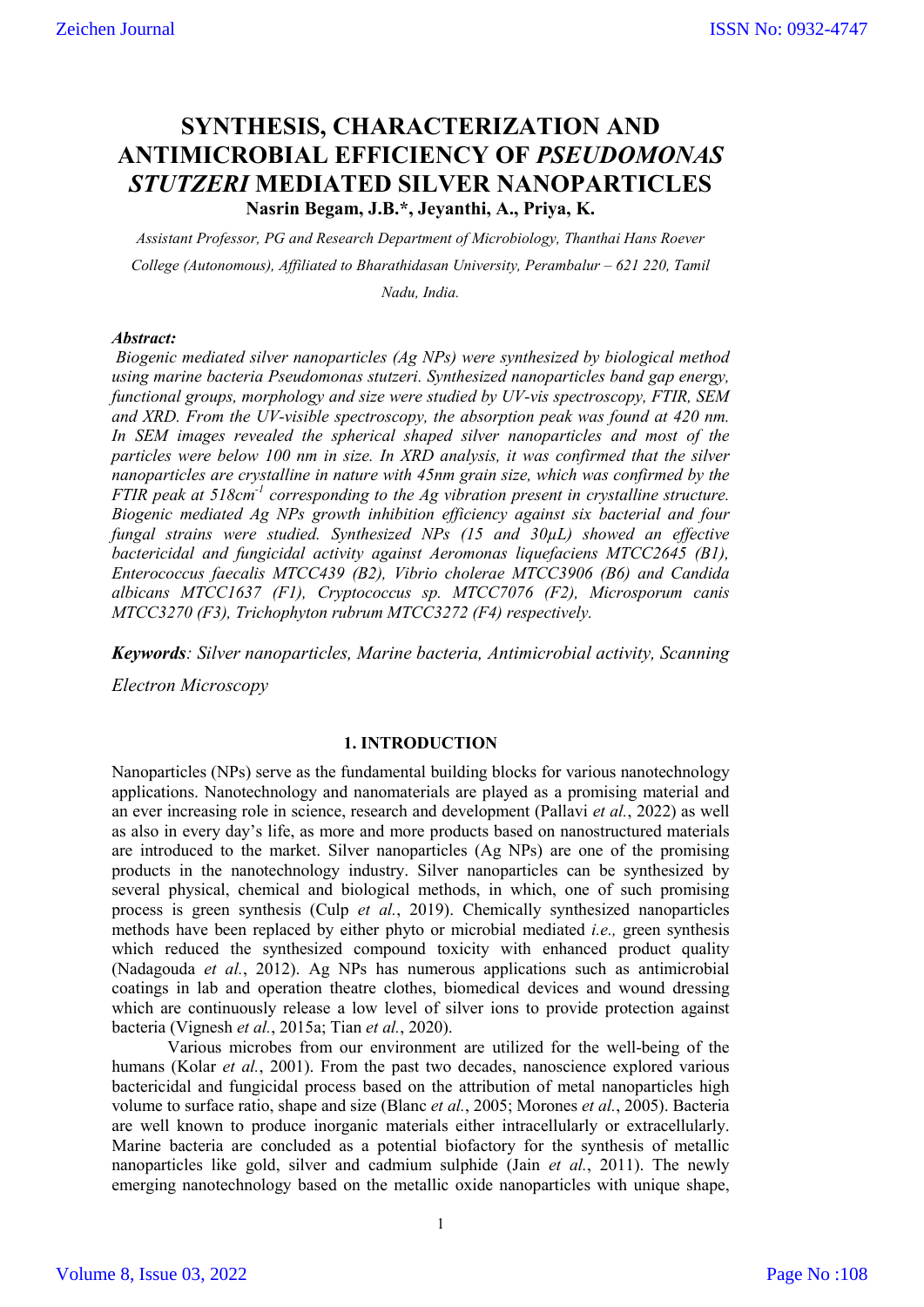size and interacting abilities paved the way for the emergence of new biomedical treatments against the infectious pathogens (Hawkey 2008).

Silver nanoparticles (Ag NPs) has strong bactericidal activity against gram positive as well as gram negative bacteria including multi-resistant strains (Ahmad *et al.*, 2003). Many textile industries coat Ag NPs into their products which allowed the nanoparticles attached to the filaments. When the nano-Ag fabricated cloth exposed to sweat which releases a low concentration of Ag ions and acts as an antimicrobial agent (Duran *et al.*, 2006). The main aim of our study was to synthesize the marine bacteria mediated silver nanoparticles through biological process. The morphology, size and band gap energies were calculated by using various characterization techniques such as UV, FTIR, XRD, EDS and SEM. The antimicrobial activity of the marine bacterial mediated Ag NPs also evaluated against various pathogens.

## **2. Materials and Methods**

## **2.1. Microbial mediated Ag NPs synthesis**

For the marine bacterial isolation, sea water sample are collected from Nagore shore during April 2016. *Pseudomonas stutzeri* bacterial species were isolated and inoculated in nutrient broth media prepared with  $25 \text{mM}$  silver nitrate  $(AgNO<sub>3</sub>)$  purchased from Sigma-Aldrich. The broth was incubated for 12hrs on a shaker at room temperature. After incubation, the broth color changed and becomes turbid, that indicated the presence of Ag NPs in the culture. Finally, the biogenic Ag NPs was prepared through marine bacterial isolate.

## **2.2. Characterization of nanoparticles**

#### *2.2.1. Nanoparticles Spectroscopic analysis*

Marine bacterial mediated Ag NPs are anlaysed by UV-VIS and fourier transform-infra red (FT-IR) spectroscopy. Biosynthesized Ag NPs kinetic behavior and the band gap energies are calculated by using Lambda 19, UV-visible spectrophotometer (Perkin Elmer) with scanning ranges of 200 to 800nm at 480mm/min scan speed. Bio-reducing properties of the biogenic synthesized Ag NPs are measured at 400-4000cm<sup>-1</sup> transmittance in FTIR spectroscopy (Kim *et al.,* 2009).

## *2.2.2. Scanning electron microscope (SEM) and energy dispersive spectroscopy (EDS)*

The synthesized nanoparticles size, morphology and compositional analysis are analyzed by SEM and EDS technique. Scanning Electron Microscopy (Joel JSM-6480 LV) is used to characterize the nanoparticle mean size and morphology. Energy dispersive X-ray spectroscopy (EDS) is used for the compositional analysis (phases) on the biogenic Ag NPs with the help of JEOLJSM 5800 instruments (Olaitan Ogunyemi *et al.* 2019).

#### *2.2.3. X-ray diffraction studies*

By using copper grid with calcined powder along with the biogenic Ag NPs is subjected to the Philips PAN analytical X ray diffraction (Netherland) machine at 40KV with 30mA with the scan ranges of 10.00 to 90.00 at 0.6/sec respectively.

# **2.3. Antimicrobial analysis**

For the antimicrobial efficiency of the biogenic mediated Ag NPs, various gram positive, gram negative bacterial and fungal strains such as *Aeromonas liquefaciens* MTCC2645 (B1), *Enterococcus faecalis* MTCC439 (B2), *Klebsiella pneumonia* NCIM2883 (B3), *Micrococcus luteus* NCIM2871 (B4), *Salmonella typhimurium* NCIM2501 (B5), *Vibrio cholerae* MTCC3906 (B6) and *Candida albicans* MTCC1637 (F1), *Cryptococcus* sp. MTCC7076 (F2), *Microsporum canis* MTCC3270 (F3), *Trichophyton rubrum* MTCC3272 (F4) respectively. The cultures are procured from MTCC (Chandigarh) and NCIM (Pune, India). By using agar plate diffusion method, antimicrobial sensitivity of the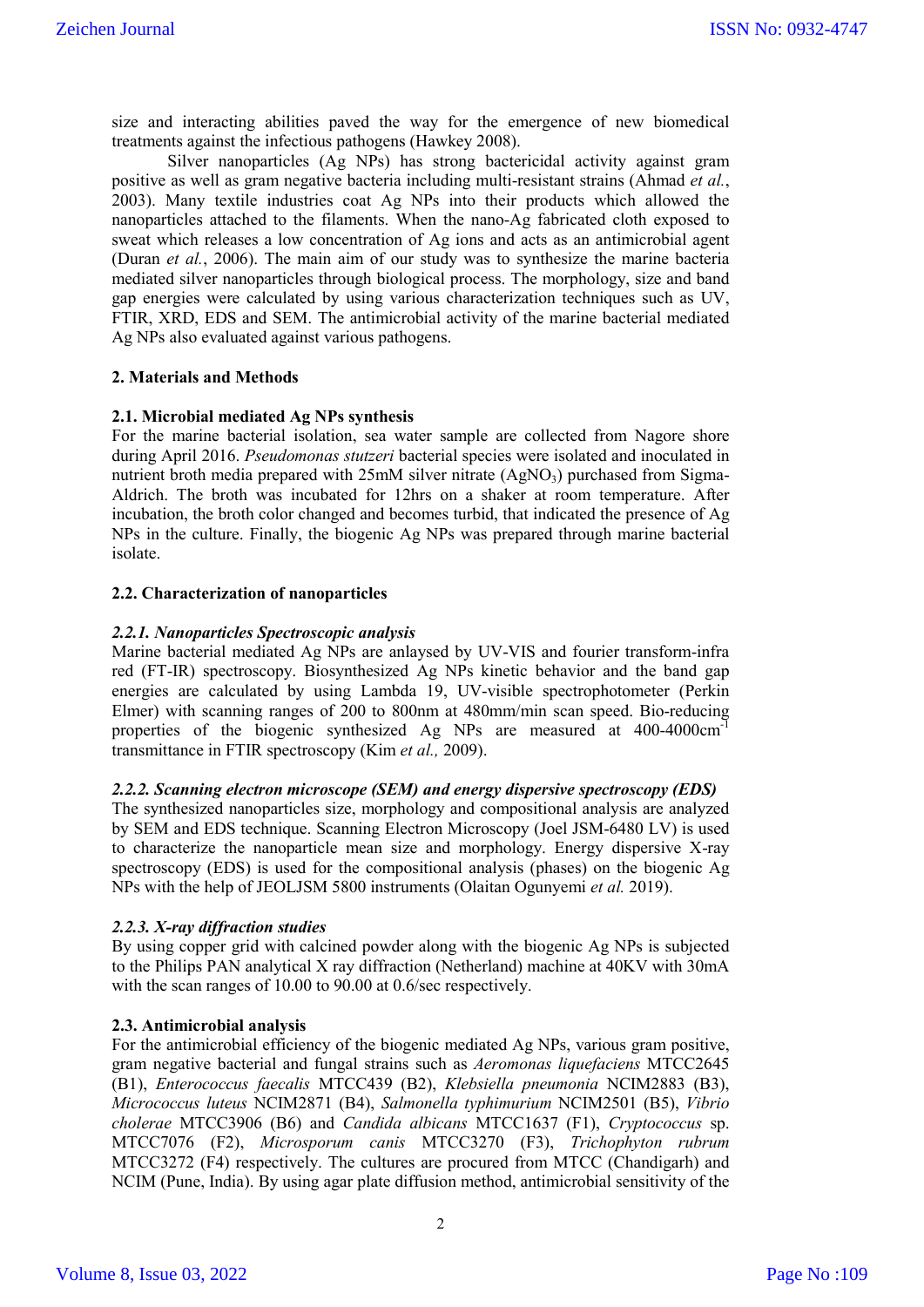microbial strains is analyzed (Pandiyarajan *et al.*, 2013; Muthukumar *et al.*, 2015; Vignesh *et al.*, 2013).

For antibacterial and antifungal activities, muller hinton agar (MHA) and potato dextrose agar (PDA) respectively are prepared based on the standard procedures (Vignesh *et al.*, 2015a). Microbial samples are inoculated into the petridishes separately. 15 and 30μL of biogenic mediated Ag NPs are poured in each disc, separately. One separate disc without NPs used for negative control. Methicillin (10mcg) and Itraconazole (10mcg) antibiotics are used as positive control for bacteria and fungi respectively. Petriplates are incubated for 24 to 48hrs at  $37\pm1\degree$ C and for 48 to 72hrs at  $25\pm1\degree$ C for bacterial and fungal studies. After incubation, the zone of inhibition is measured (Beevi *et al.*, 2012; Lakshmi praba *et al.*, 2013).

#### **3. Result and Discussion**

#### **3.1. Biogenic mediated Ag NPs synthesis**

The precursor silver nitrate (AgNO<sub>3</sub>) solution has mixed with the *Pseudomonas stutzeri* marine bacterial extracts, the mixture are reduced into silver (Ag) nanoparticles. The mixture changed from white turbid to brown colour precipitate as silver nanoparticles. Marine bacteria are widely used as a potent source for the drug synthesis and development (Vignesh *et al.*, 2011). Bactericidal mechanism of nanoparticles are received a great attention due to their electrostatic effects on the cell membrane mainly due to their nano sizes. The effects are considered to be contributing towards enhancement of reactivity of silver nanoparticles surface.

#### **3.2. UV-Vis spectroscopy analysis**

The plasmon resonance of the silver nanoparticles was recorded. The UV-VIS spectroscopic studies revealed the presence of beard peaks at 420nm (Figure 1) whereas their band gap energy was calculated as 2.95eV. The absorption spectra of Ag nanoparticles is observed at 421nm (2.94eV). A remarkable broadening of peak at around 350nm - 480nm indicated the polydispersion of Ag particles with the broad band gap energies as 3.54eV – 5.17eV. Similar results reported by Huang *et al.* (2007) reported that the formation of silver nanoparticles when constant aqueous  $AgNO<sub>3</sub>$  at 50 ml, 1 mM with 0.1 g bio-mass produced silver nanoparticles as indicated by sharp absorbance at around 440 nm in *Cinnamomum camphora*.





#### **3.3. FTIR and SEM analysis**

Marine bacteria *Pseudomonas stutzeri* mediated Ag NPs FTIR spectra (Figure 2) revealed the strong bands at 3383, 2352, 1601 and 1404, 1113, 675, 518cm<sup>-1</sup>. The band present at 2352cm<sup>-1</sup> for O-H stretching corresponds to carboxylic acid, 1601cm<sup>-1</sup> for stretching C=C corresponds to aromatic amino groups. The band at 675cm−1 corresponds to C-H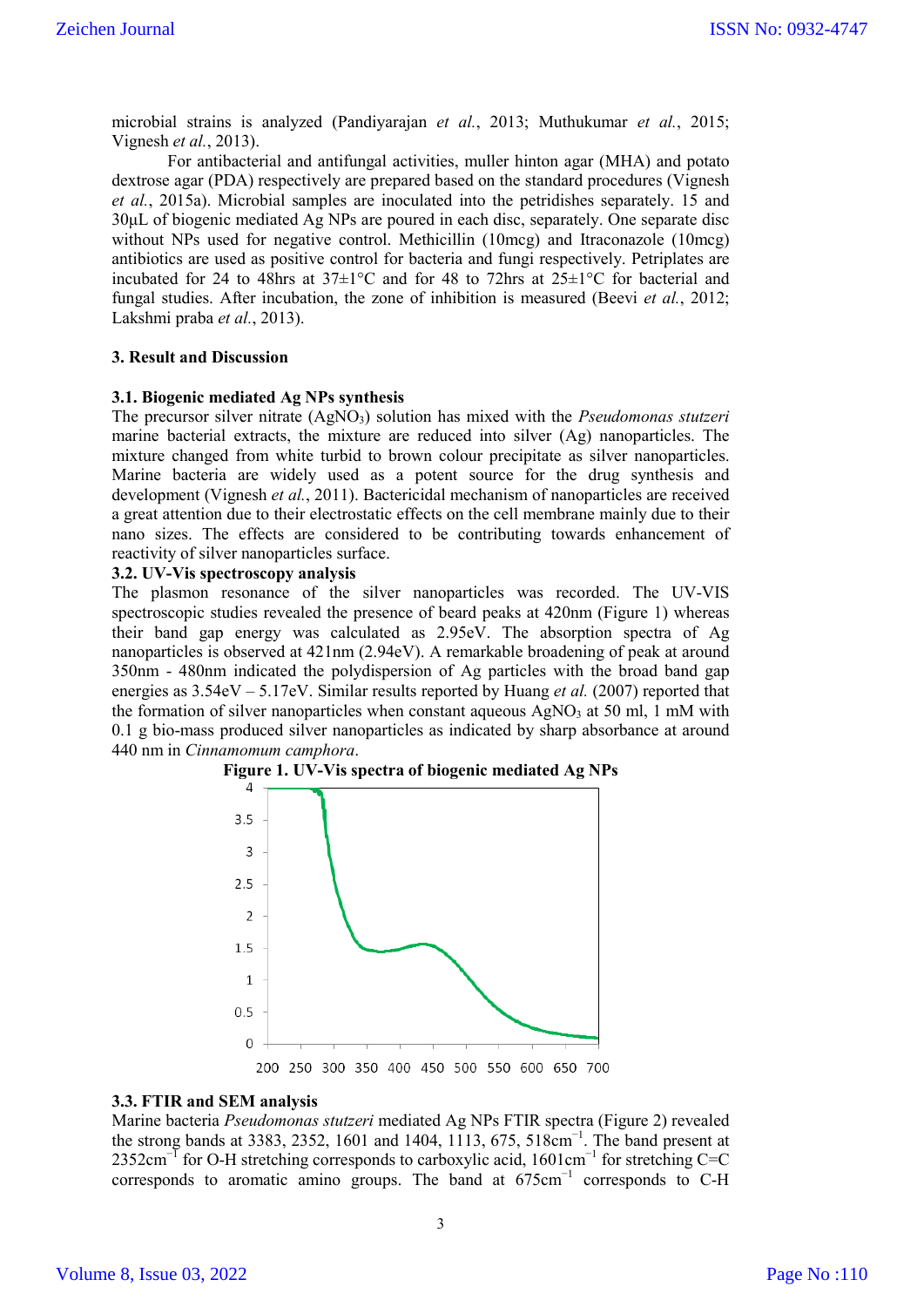stretching of phenyl ring of substitution band, whereas the stretch for Ag-NPs was found around 518cm<sup>-1</sup>. The morphological features of synthesized silver nanoparticles were studied by SEM analysis (Figure 3). SEM analysis revealed the presence of structure.



Figure 3. Scanning Electron Microscopic images of biogenic mediated Ag NPs



# **3.4. XRD analysis**

X-ray diffraction (XRD) pattern of biogenic mediated Ag NPs were analyzed (Figure 4) and the peaks were observed at 2θ of 38 38°, 44°, 65° and 77° are corresponding to the Bragg's reflections such as (111), (200), (220) and (311) and their d value are calculated as 170, 266.95, 204.73 and 249.79 respectively. Other peaks were also observed along with the main peaks, which is due to the microbial isolates metabolites and ions. Scherrer constant value (0.94) in equation, the crystalline and grain size of the biogenic mediated Ag NPs. Marine bacteria *P. stutzeri* Ag NPs were found as 45nm. Similar XRD results were reported by green synthesized Ag NPs (Kero *et al.*, 2017; Vanaja and Annadurai 2012; Phillip 2011; Shankar *et al.*, 2003). 20 of 38°, 44°, 65° and 77° are corresponding to the (200), (220) and (311) and their d value are calculated 9 respectively. Other peaks were also observed along to the microbial isolates metabolites and ions. By using

#### **Figure 4. XRD spectra of biogenic mediated Ag NPs**

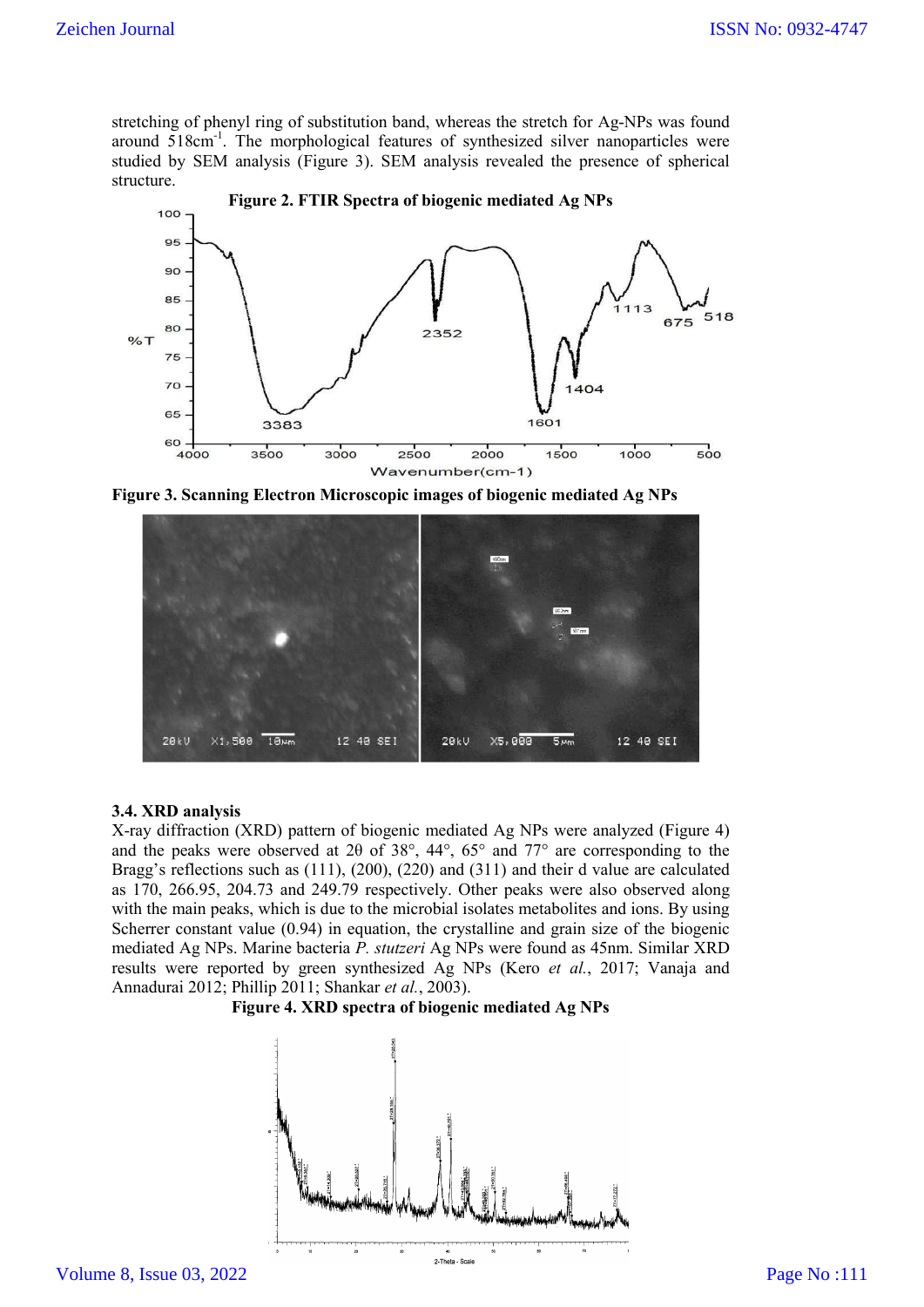#### **3.5. Antimicrobial activity**

Marine bacteria *Pseudomonas stutzeri* mediated Ag NPs (15 and 30µl) growth inhibition effect on six bacterial and four fungal species were reported. Among the six bacterial species, *Aeromonas liquefaciens* (B1)*, Klebsiella pneumonia* (B3), *Salmonella typhimurium* (B5)*, Vibrio cholera* (B6) were belongs to gram negative whereas *Enterococcus fecalis* (B2), *Micrococcus luteus* (B4) were belongs to gram positive bacteria. In bactericidal activity, high concentration (30µl) of biogenic mediated Ag NPs showed significant growth inhibition on *Aeromonas liquefaciens* (B1), *Enterococcus fecalis* (B2) and *Salmonella typhimurium* (B5) as 15.5±0.70, 15.1±0.59 and 18.3±0.62mm respectively than compared to the positive control (Methicillin) group as  $14.7\pm0.82$ , 8.9±0.66 and 16.6±0.79mm.

Similarly, in fungicidal activity, all the treated fungal strains showed significant growth inhibition than positive control (Itraconazole) as dose-dependent nature. *Candida albicans* (F1) growth inhibition was observed as  $11.7\pm0.88$  and  $13.7\pm0.68$  mm for 15 and 30µl concentration of biogenic mediated Ag NPs. Higher concentration (30µl) of biogenic mediated Ag NPs showed high fungicidal activity (growth inhibition) as 16.8±0.65, 14.8±0.79 and 14.8±0.69mm for *Cryptococcus* sp. (F2), *Microsporum canis*  (F3) and *Trichophyton rubrum* (F4) strains respectively.



**Figure 5. Antimicrobial efficiency of biogenic mediated Ag NPs**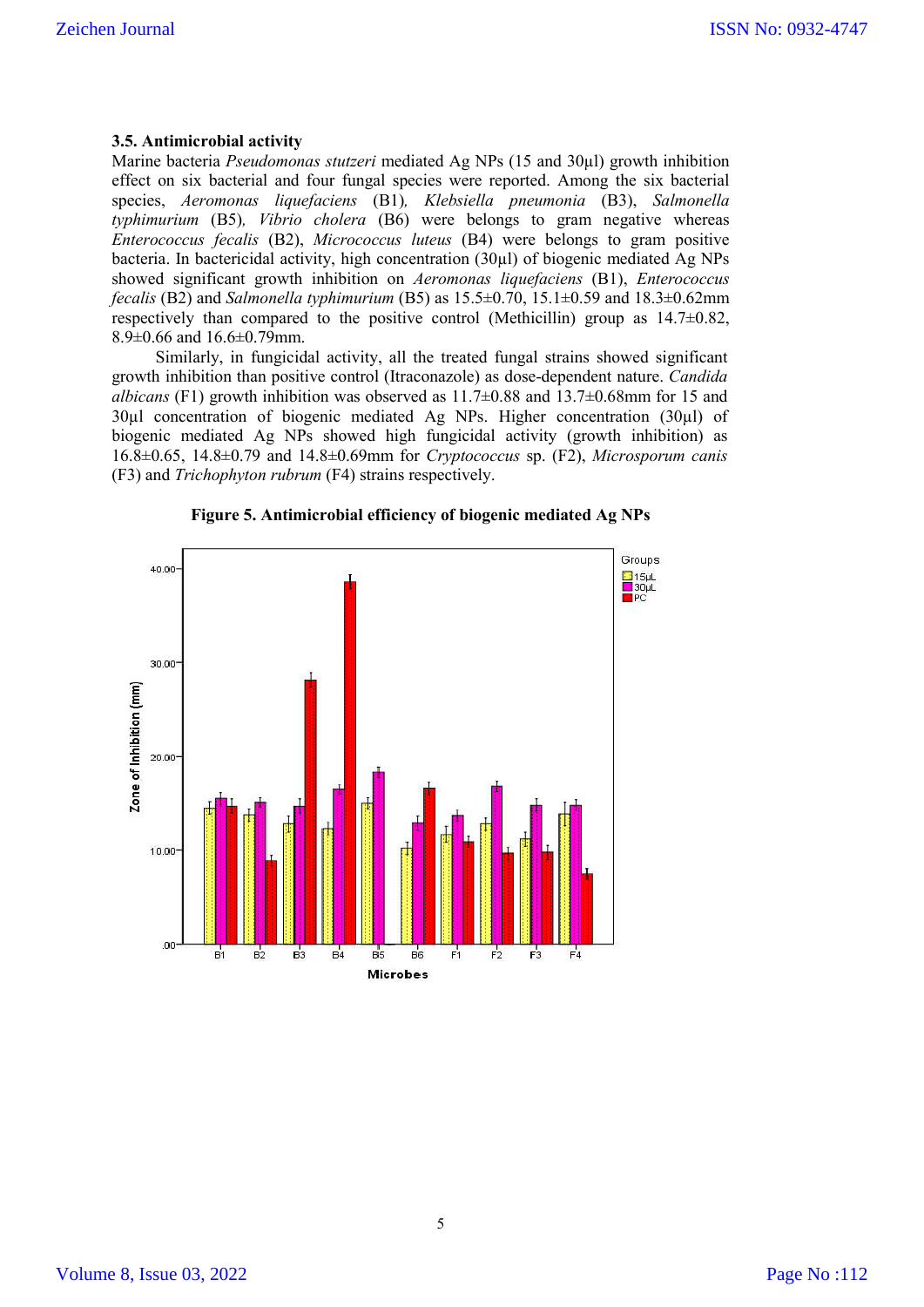|                  | S.No Microorganisms                      | Zone of inhibition (mm)         |                 |                 |  |
|------------------|------------------------------------------|---------------------------------|-----------------|-----------------|--|
|                  |                                          | <b>Biogenic mediated Ag NPs</b> |                 |                 |  |
|                  |                                          | $15 \mu L$                      | $30\mu L$       | PC              |  |
| $\mathbf{1}$     | Aeromonas liquefaciens<br>B <sub>1</sub> | $14.5 \pm 0.78$                 | $15.5 \pm 0.70$ | $14.7 \pm 0.82$ |  |
| 2.               | Enterococcus fecalis<br>B <sub>2</sub>   | $13.7 \pm 0.82$                 | $15.1 \pm 0.59$ | $8.9 \pm 0.66$  |  |
| 3.               | Klebsiella pneumoniae<br>B <sub>3</sub>  | $12.8 \pm 0.90$                 | $14.7 \pm 0.81$ | $28.2 \pm 0.73$ |  |
| $\overline{4}$ . | Micrococcus luteus<br>B <sub>4</sub>     | $12.3 \pm 0.79$                 | $16.5 \pm 0.55$ | 38.6±0.83       |  |
| 5 <sub>1</sub>   | Salmonella typhimurium<br>B <sub>5</sub> | $15.6 \pm 0.69$                 | $18.3 \pm 0.62$ | $\theta$        |  |
| 6.               | Vibrio cholera<br><b>B6</b>              | $10.2 \pm 0.76$                 | $12.9 \pm 0.84$ | $16.6 \pm 0.79$ |  |
| Fungi            |                                          |                                 |                 |                 |  |
| 7.               | Candida albicans<br>F <sub>1</sub>       | $11.7 \pm 0.88$                 | $13.7 \pm 0.68$ | $10.9 \pm 0.69$ |  |
| 8.               | Cryptococcus sp.<br>F <sub>2</sub>       | $12.8 \pm 0.76$                 | $16.8 \pm 0.65$ | $9.7 \pm 0.75$  |  |
| 9.               | Microsporum canis<br>F <sub>3</sub>      | $11.2 \pm 0.89$                 | $14.8 \pm 0.79$ | $9.8 \pm 0.80$  |  |
| 10.              | Trichophyton rubrum<br>F <sub>4</sub>    | $12.9 \pm 0.79$                 | $14.8 \pm 0.69$ | $7.5 \pm 0.63$  |  |

| Table 1. Antimicrobial activity of P. stutzeri mediated Ag NPs |  |  |
|----------------------------------------------------------------|--|--|
|                                                                |  |  |

Positive control (PC): Bacteria-Methicillin (10mcg/disc); Fungi-Itraconazole (10mcg/disc)

Silver nanoparticles have a great bactericidal effect against several bacteria including multi resistant strains and also considered as potential antifungal agent (Zeng 2007). Anitha et al (2011) reported that Ag nanoparticles have exhibited considerable activity against some human pathogens. The antimicrobial property of silver is found to be the best among different metals in the following order Ag>Hg>Cu>Cd>Cr>Pb>Co>Au>Zn>Fe>Mn>Mo>Sn (Petica, 2008). Ag ions and Agbased compounds have strong antimicrobial effects (Furno, 2004), and also various researchers reported the utilization of inorganic compounds for nanoparticles synthesis resulted as an effective antimicrobial agent (Hamouda, 2000). Current study results enlighten that the marine bacteria *P. stutzeri* act as a metal reducing agent which was used for cost effective biogenic synthesis of metal nanoparticles with significant bactericidal and fungicidal properties.

# **Conclusion**

Silver nanoparticle were synthesized by using of *Pseudomonas stutzeri* marine bacteria through biological method. The Surface Plasmon Resonance (SPR) property of biogenic mediated Ag nanoparticle was studied by UV-Vis spectroscopy (421nm with 2.94eV band gap energy). Nanoparticle morphology were observed as spherical structure. FTIR, XRD results concluded the marine bacteria *P. stutzeri* mediated Ag NPs nanoparticle observed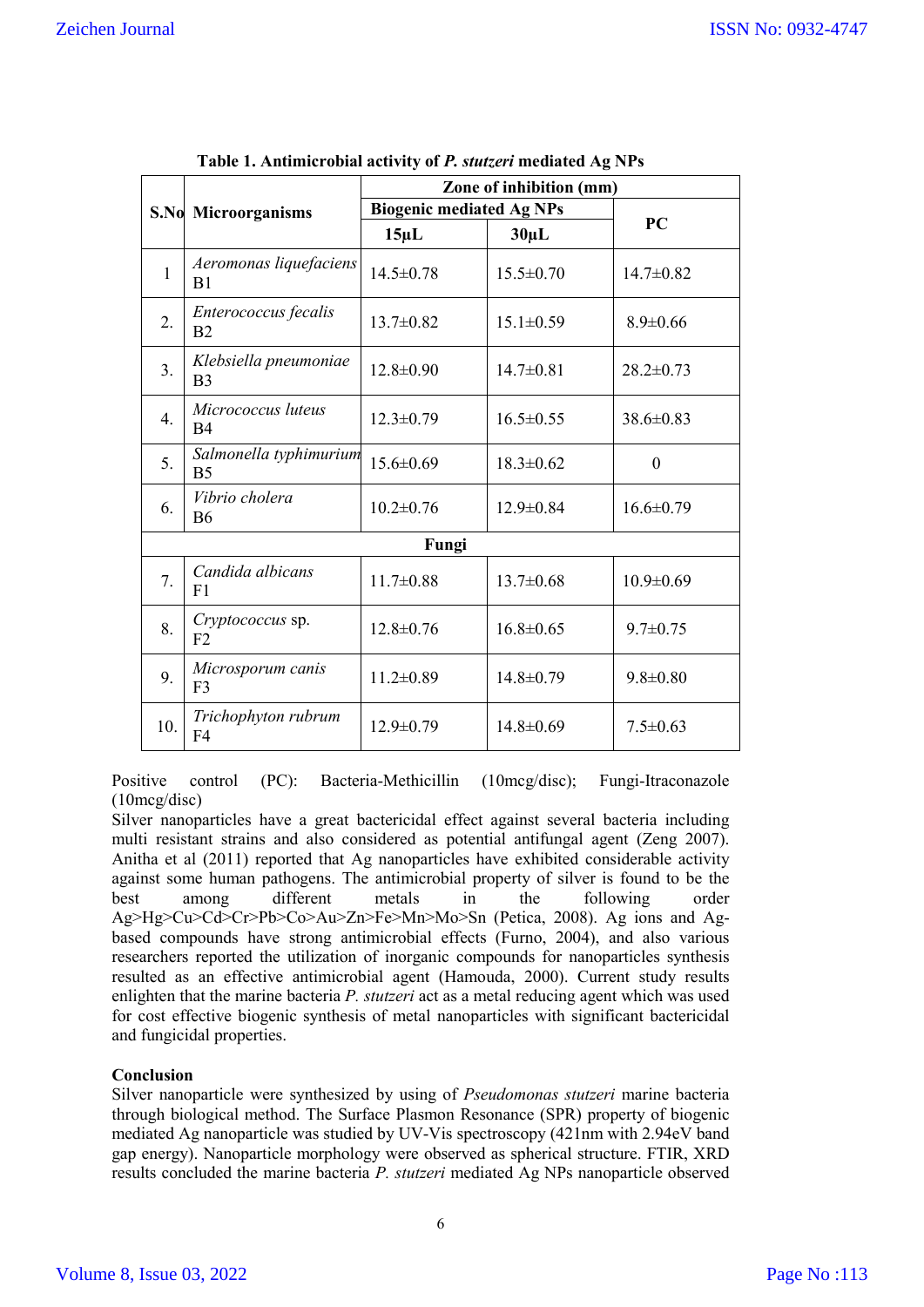as crystalline structure with grain size as 45nm. The antimicrobial assay revealed the antibacterial and antifungal activities against B1, B2, B6 and F1, F2, F3, F4 strains respectively.

#### **Acknowledgment**

The author group express their heartfelt thanks to the Principal, Vice Principal and Head, Department of Microbiology, Thanthai Hans Roever College (Autonomous) for providing all the necessary facilities and constant support.

#### **References**

- *1. A. Ahmad, P. Mukherjee, S. Senapati, D. Mandal, M.I.K. Khan and M. Sastry, "Extracellular biosynthesis of silver nanoparticles using the fungus Fusarium oxysporum", Colloids. Surf. B Biointerf., vol. 28. (2003), pp. 313–318.*
- *2. R. Anitha, B. Karthikeyan, P. Pandiyarajan, S. Vignesh, J.R. Arthur, K. Vishwanathan and B.M Murari, "Antifungal studies on bio-compatible polymer encapsulated silver nanoparticles", International Journal of Nanoscience, 10, (2011), pp. 1-5.*
- *3. M.H. Beevi, S. Vignesh, T. Pandiyarajan, P. Jegatheesan, R. Arthur James, N.V. Giridharan, and B. Karthikeyan, "Synthesis and antifungal studies on CuO nanostructures", Advanced Materials Research, vol. 488-489, (2012), pp. 666 - 670.*
- *4. D.S. Blanc, P. Carrara, G. Zanetti, and P. Francioli, "Water disinfection with ozone, copper and silver ions, and temperature increase to control Legionella: seven years of experience in a university teaching hospital", J Hosp Infect, vol. 60, (2005), pp. 69–72.*
- *5. E.J. Culp, G. Yim, N. Waglechner, W. Wang, A.C. Pawlowski, G.D. Wright, "Hidden antibiotics in Actinomycetes can be identified by inactivation of gene clusters for common antibiotics", Nat. Biotechnol., vol. 37, no. 10, (2019), pp. 1149–1154.*
- *6. N. Duran, P.D. Marcato, O.L. Alves, G.I.H. De Souza and E. Esposito. "Mechanistic aspects of biosynthesis of silver nanoparticles by several Fusarium oxysporum strain S", Nanobiotechnology, vol. 3, (2006), pp. 14.*
- *7. F. Furno, K.S. Morley, B. Wong, B.L. Sharp, P.L. Arnold, S.M. Howdle, "Silver nanoparticles and polymeric medical devices: a new approach to prevention of infection", J Antimicrob Chemother, vol. 54, (2004), pp. 1019-1024.*
- *8. T. Hamouda, A. Myc, B. Donovan, A. Shih, J.D. Reuter, J.R. Baker, "A novel surfactant nanoemulsion with a unique non-irritant topical antimicrobial activity against bacteria, enveloped viruses and fungi", Microbiol Res, vol. 156, (2000), pp. 1-7.*
- *9. J. Huang, Q. Li, D. Sun, Y. Lu, Y. Su, X. Yang, H. Wang, Y. Wang, W. Shao, N. He, J. Hong and C. Chen, "Biosynthesis of silver and gold nanoparticles by novel sundried Cinnamomum campora leaf", Nanotechnology, vol. 18, (2007), pp. 104-105.*
- *10. N. Jain, A. Bhargava, S. Majumdar, J.C. Tarafdar and J. Panwar, "Extracellular biosynthesis and characterization of silver nanoparticles using Aspergillus Flavus NjP08: a mechanism perspective", Nanoscale, vol. 3, no.2, (2011) pp. 635–641.*
- *11. J. Kero, B. V. Sandeep and P. Sudhakar, "Synthesis, Characterization, and Evaluation of the Antibacterial Activity of Allophylus serratus Leaf and Leaf Derived Callus Extracts Mediated Silver Nanoparticles", Journal of Nanomaterials, Vol 2017, Article ID 4213275, (2017), pp. 11.*
- *12. E. Y. Kim, D. S. Kim, B. T. Ahn, "Synthesis of Mesoporous TiO2 and Its Application to Photocatalytic Activation of Methylene Blue and E. coli", Korean Chem. Soc, vol. 30, (2009), pp. 193.*
- *13. M. Kolar, K. Urbanek and T. Latal, "Antibiotic selective pressure and development of bacterial resistance", Int J Antimicrob, vol. 17, (2001), pp. 357–63.*
- *14. J. Lakshmi praba, S. Arunachalam, R. Riyazuddin, R. Divya, S. Vignesh, A. Akbarsha and R. Arthur James, "DNA/ RNA binding and anticancer/ antimicrobial activities of polymer-copper (II) complexes", Spectrochimica Acta Part A: Molecular and Biomolecular Spectroscopy, vol. 109, (2013), 23–31.*
- *15. J.R. Morones, J.L. Elechiguerra, A. Camacho, K. Holt, J.B. Kouri, J.T. Ramirez, "The bactericidal effect of silver nanoparticles", Nanotechnology, vol. 16, (2005), 2346–2353.*
- *16. K. Muthukumar, S. Vignesh, H. U. Dahms, M. S. Gokul, S. Palanichamy, G. Subramanian, R. Arthur James, "Antifouling assessments on biogenic nanoparticles: A filed study from polluted*